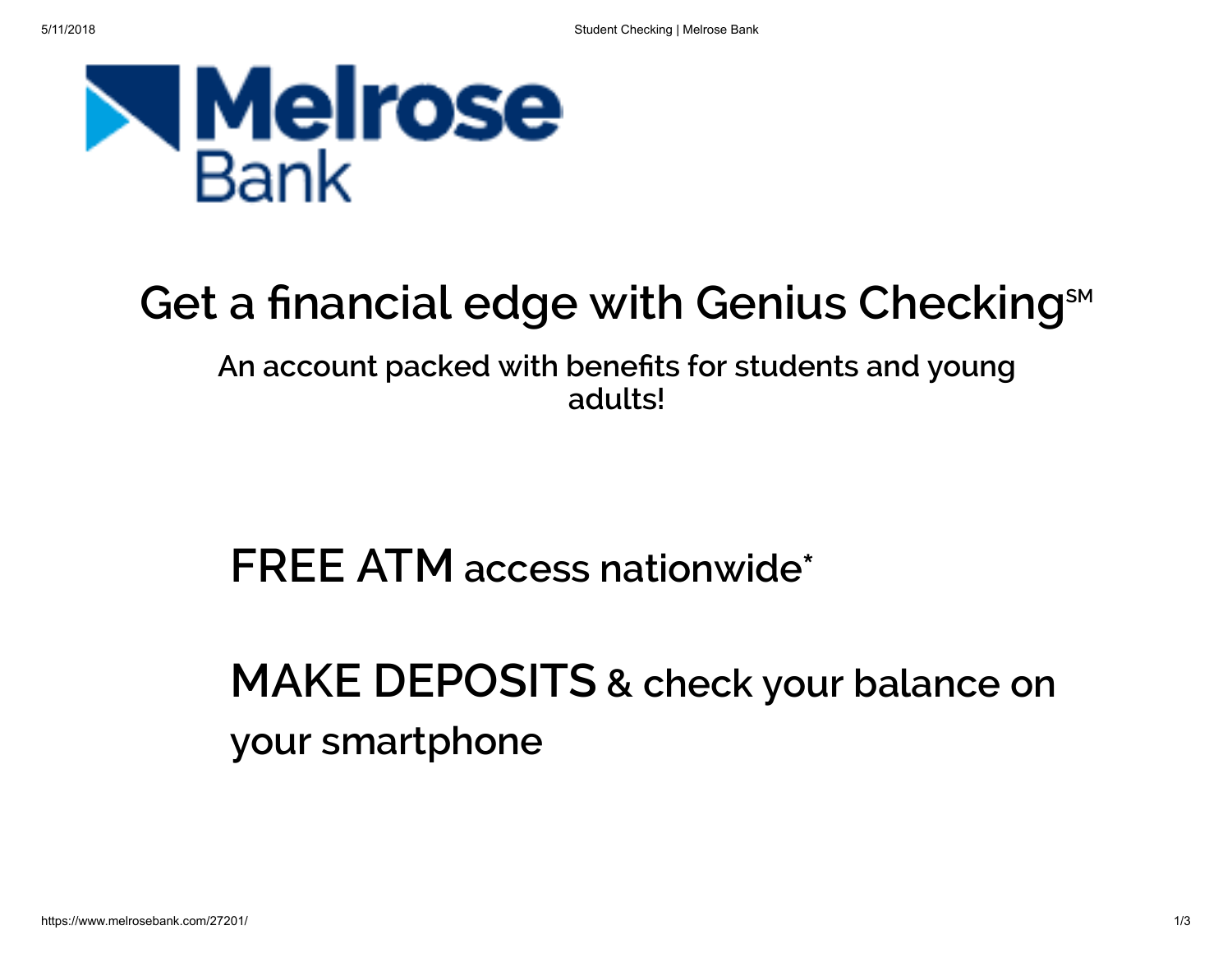### Debit card can be used ANYWHERE Mastercard $^{\circledR}$  is accepted

# Use our POPMONEY solution or link to other apps to easily transfer money between friends!

Your parents can even DEPOSIT MONEY to your account while you're away from home

Plus, we'll add \$50 to your account when you open it and another \$50 for every friend you refer who also opens another account!\*